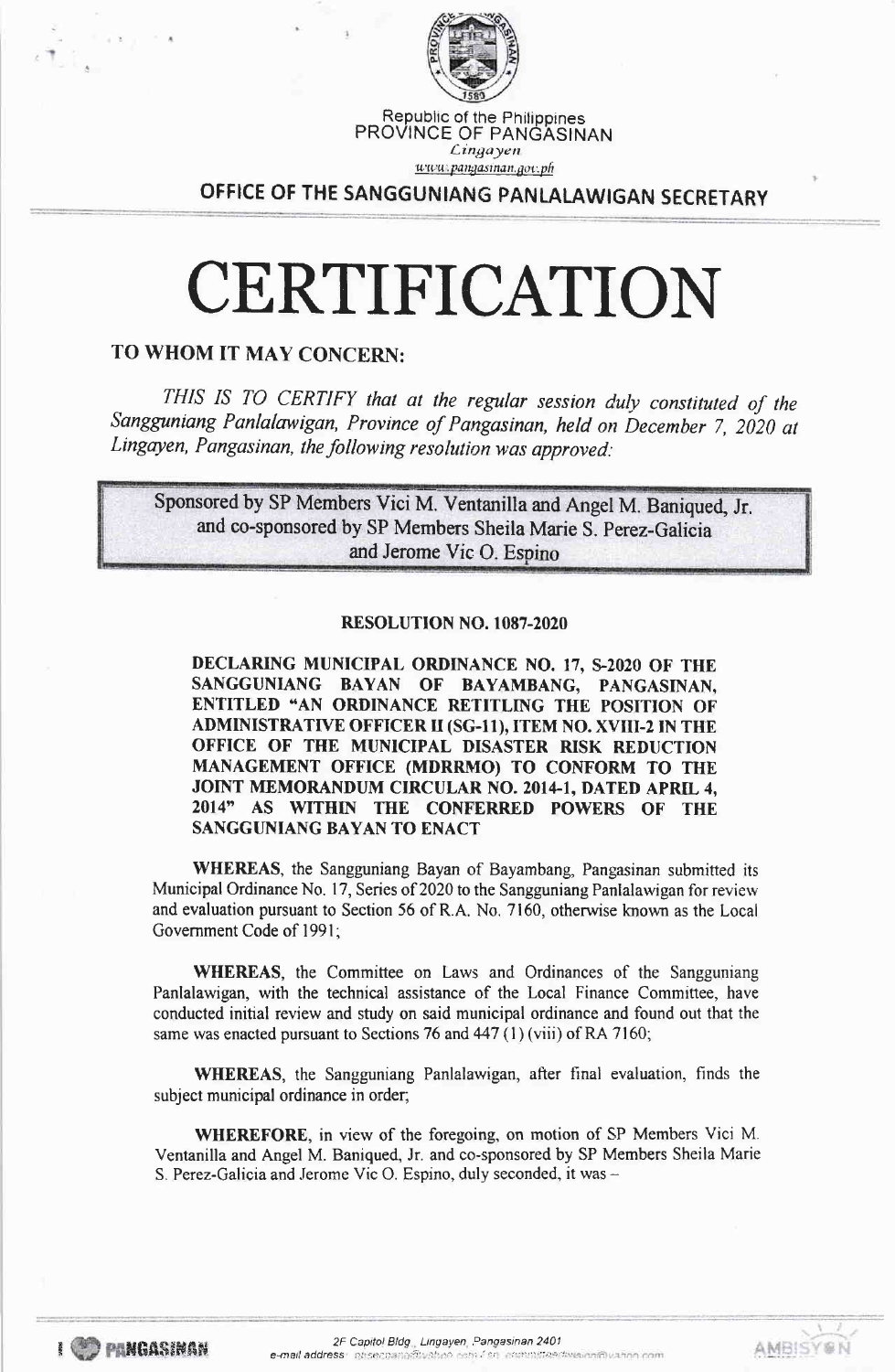

## OFFICE OF THE SANGGUNIANG PANLALAWIGAN SECRETARY

Resolution No. 1087-2020 Page 2

.<br>1966: A. Latini at Thermonic Scott of History and American Agriculture of American Scott of America<br>1966: A. Latini at Francesco and a Tri-Royal Scott of Triman American Scott

RESOLVED, by the Sangguniang Panlalawigan in session assembled, to declare Municipal Ordinance No. 17, 5-2020 of the Sangguniang Bayan of Bayambang, Pangasinan, entitled "An Ordinance retitling the position of Administrative Oflicer it (SG-11), Item No. XVIII-2 in the Office of the Municipal Disaster Risk Reduction Management Office (MDRRMO) to conform to the Joint Memorandum Circular No. 2014-1, dated April 4,2014" as within the conferred powers of the Sangguniang Bayan to enact;

**RESOLVED FURTHER**, that a copy of this resolution be furnished the Office of the Sangguniang Bayan of Bayambang, Pangasinan, for its information and guidance.

CERTIFIED BY:

VERNA T. NAVA.PEREZ Secretary to the Sanggunian

ATTESTED: **D** DG. LAMBINO **MARI** Vice Governor (Presiding Officer)

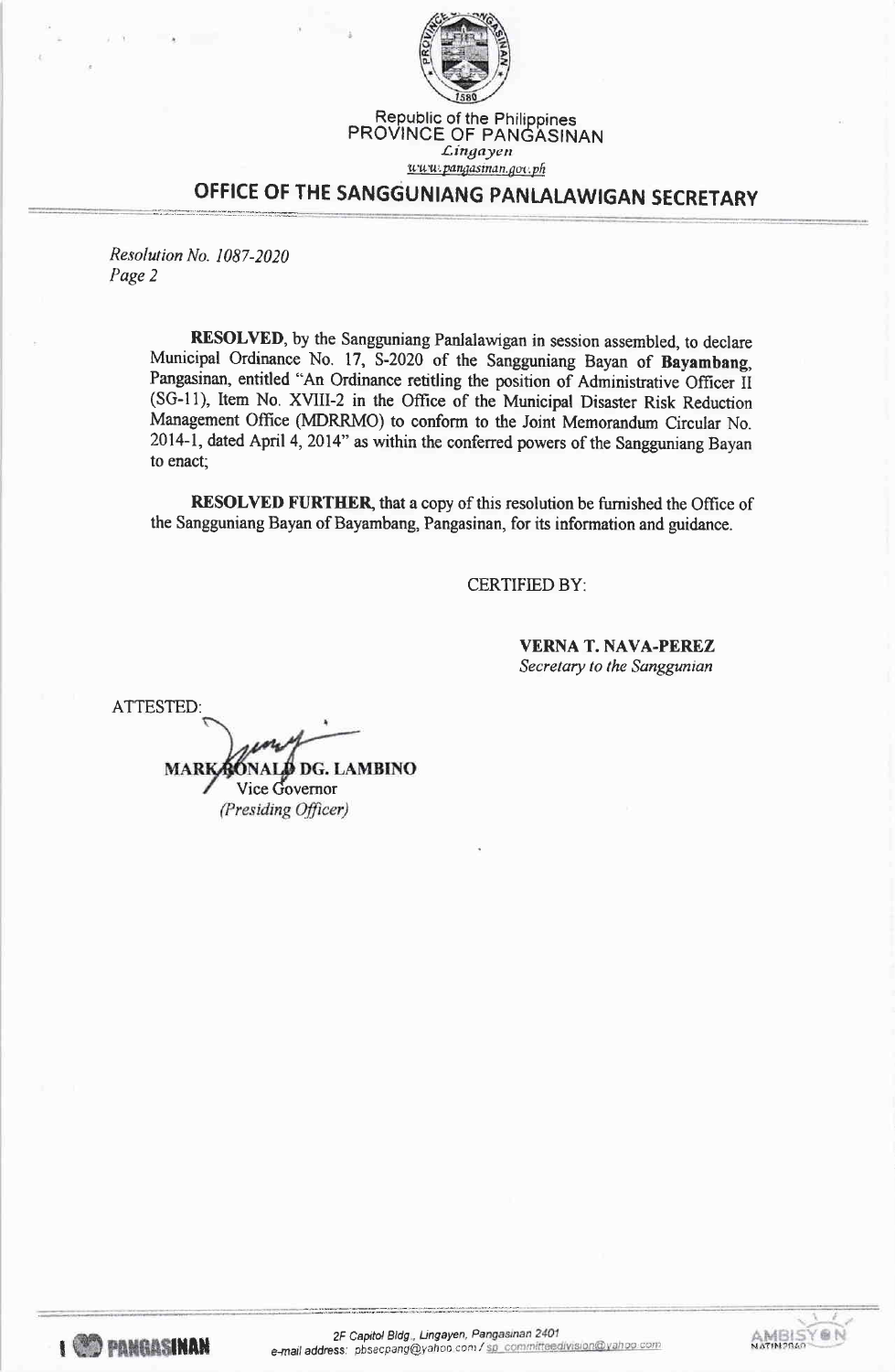## Republic of the Philippines PROVINCE OF PANGASINAN **MUNICIPALITY OF BAYAMBANG** OFFICE OF THE SANGGUNIANG BAYAN

 $\neg$ 000 $\neg$ 00 $\neg$ 

### MUNTCTPAL ORDINANCE NO.1z SERIES OF 2020

"AN ORDINANCE RETITLING THE POSITION OF ADMINISTRATIV OFFICER II (SG-11), ITEM NO. XVIII-2 IN THE OFFICE OF THE MUNICIPAL DISASTER RISK REDUCTION MANAGEMENT OFFICE (MDRRMO) TO CONFORM TO THE JOINT MEMORANDUM CIRCULAR NO. 2014-1, DATED **APRIL 4, 2014"** 

## EXPLANATORY NOTE:

WHEREAS, Section 76 of Republic Act No. 7760, otherwise known as the Local Government Code of 1991, provides that every local government unit shall design and implement its own organizational structure and staffing pattern taking into consideration its service requirement and financial capability, subject to the minimum standard and guidelines prescribed by the Civil Service Commission;

WHEREAS, Section 447 (a) (vii) of the same Code provides that the Sangguniang Bayan has the power to determine the positions and salaries including allowances and other emoluments and benefits of employees of the municipal government;

WHEREAS, the primary purpose of retitling this plantilla position is to designate the right employee(s) with the right skills, experience, competencies and fitress in order to perform their duties and responsibilities more effectively and efficiently;

NOW THEREFORE, on motion of SB Member SB Member Benjamin Francisco S. De Vera, duly seconded;

## Be it enacted by the Sangguniang Bayan in session assembled that:

SECTION 1. The position under the Office of the Municipal Disaster Risk Reduction Management Office (MDRRMO) is hereby retitled:

| Old Item<br>No. | <b>New Item</b><br>No. | From                                | To                             | <b>Grade/Step</b> | Salary/<br>Annum |
|-----------------|------------------------|-------------------------------------|--------------------------------|-------------------|------------------|
| XVIII-2         | XVIII-2                | Administrative<br><b>Officer II</b> | <b>Local DRRM</b><br>Officer I | 11/1              | 241,008.00       |

SECTION 2. The employment of employee affected by the aforementioned retitling of plantilla position in the municipal government of Bayambang shall be deemed \) retitled to said office without reduction of salaries and other benefits and without loss of rank including the plantilla position they occupy.

SECTION 3. The corresponding salaries and other benefits of position mentioned in Section 1 shall be appropriated in the office assignment, which is incorporated in the General Fund Annual Budget for Calendar Year 2021..

SECTION 4. This Ordinance shall take effect upon its approval.

ENACTED this 26th day of October 2020.

 $\overline{Q}$ 

 $\sqrt{2}$